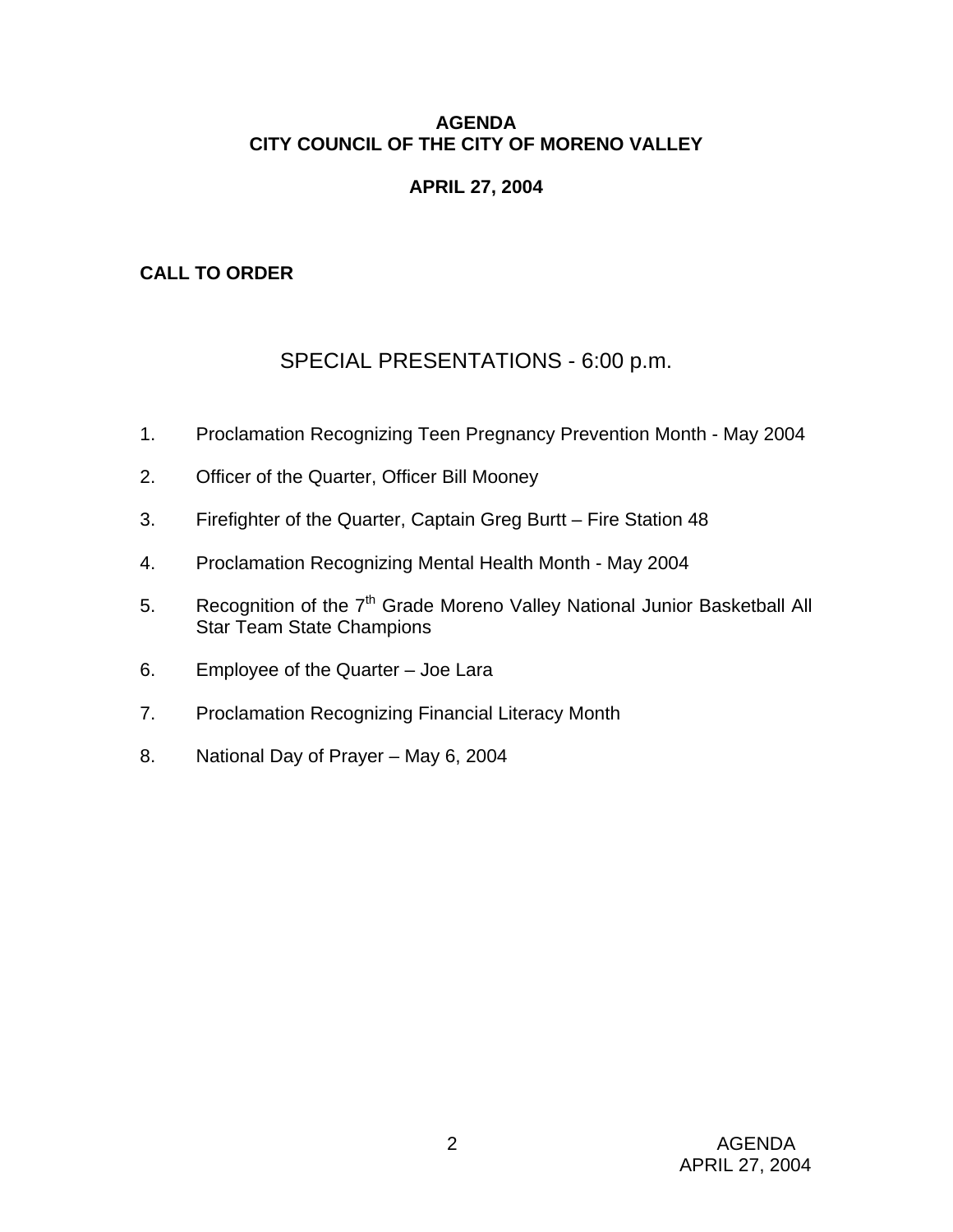#### **AGENDA JOINT MEETING OF THE CITY COUNCIL OF THE CITY OF MORENO VALLEY MORENO VALLEY COMMUNITY SERVICES DISTRICT COMMUNITY REDEVELOPMENT AGENCY OF THE CITY OF MORENO VALLEY AND THE BOARD OF LIBRARY TRUSTEES**

### **REGULAR MEETING - 6:30 P.M. APRIL 27, 2004**

**CALL TO ORDER** (Joint Meeting of the City Council of the City of Moreno Valley, Moreno Valley Community Services District, Community Redevelopment Agency of the City of Moreno Valley and the Board of Library Trustees - actions taken at the Joint Meeting are those of the Agency indicated on each Agenda item)

### **PLEDGE OF ALLEGIANCE**

**INVOCATION** – Pastor Derek Harris – Power in Praise Christian Ministries

# **ROLL CALL**

### **INTRODUCTIONS**

PUBLIC COMMENTS **ON MATTERS ON THE AGENDA** WILL BE TAKEN UP AS THE ITEM IS CALLED FOR BUSINESS, BETWEEN STAFF'S REPORT AND CITY COUNCIL DELIBERATION (SPEAKER SLIPS MAY BE TURNED IN UNTIL THE ITEM IS CALLED FOR BUSINESS.) Those wishing to speak should submit a BLUE speaker slip to the Bailiff. There is a three-minute limit per person. All remarks and questions shall be addressed to the presiding officer or to the City Council and not to any individual Council member, staff member or other person.

PUBLIC COMMENTS **ON MATTERS NOT ON THE AGENDA** UNDER THE JURISDICTION OF THE CITY COUNCIL WILL BE HEARD PRIOR TO CITY COUNCIL REPORTS AND CLOSING COMMENTS. IN THE EVENT THAT THE AGENDA ITEM FOR SUCH PUBLIC COMMENTS HAS NOT BEEN CALLED BY 9:00 P.M., IT SHALL BE CALLED AS THE NEXT ITEM OF BUSINESS FOLLOWING THE CONCLUSION OF ANY ITEM BEING HEARD AT 9:00 P.M. Those wishing to speak should submit a BLUE speaker slip to the Bailiff. There is a three-minute limit per person. All remarks and questions shall be addressed to the presiding officer or to the City Council and not to any individual Council member, staff member or other person.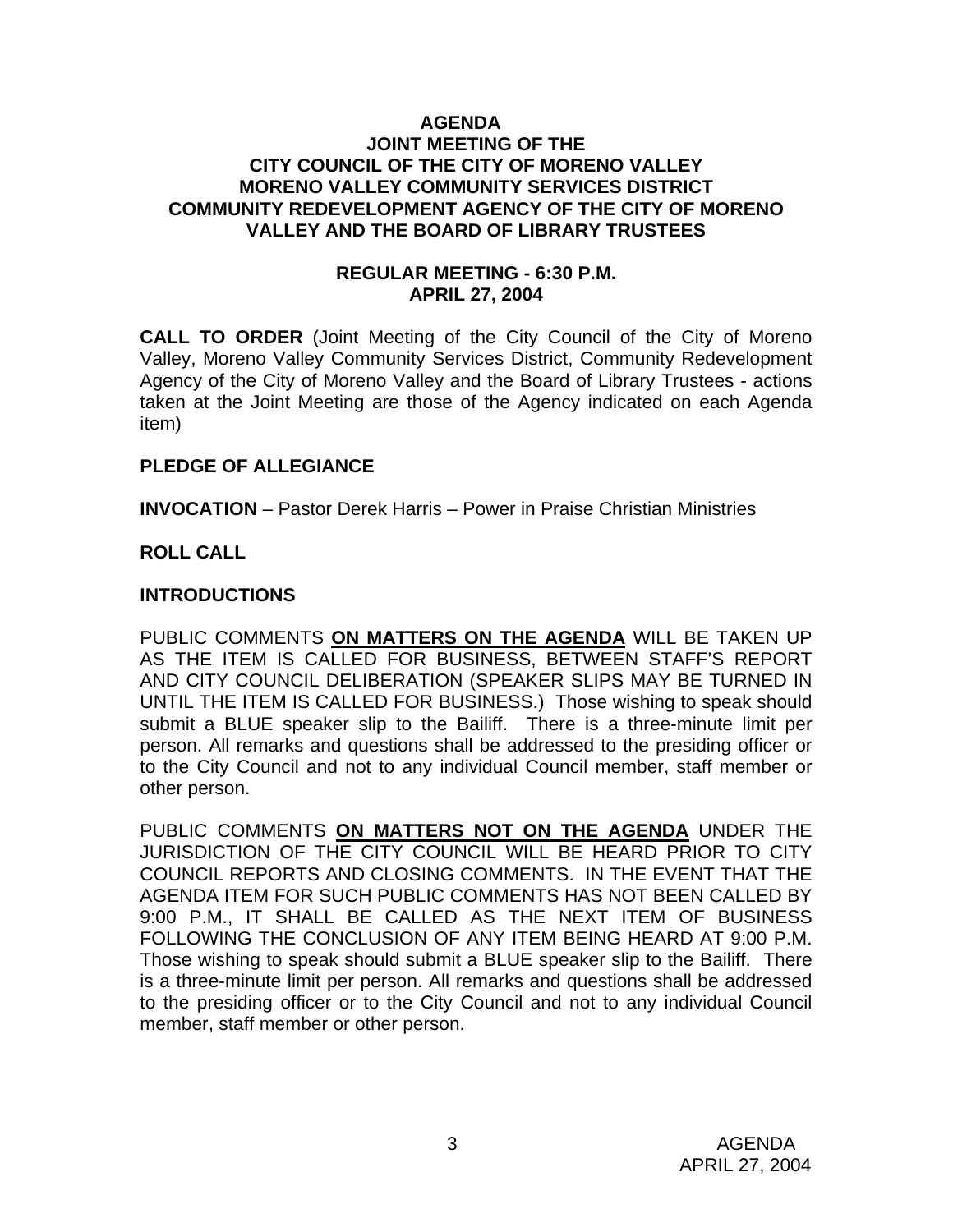### **JOINT CONSENT CALENDARS (SECTIONS A-D) OF THE CITY COUNCIL OF THE CITY OF MORENO VALLEY, MORENO VALLEY COMMUNITY SERVICES DISTRICT, COMMUNITY REDEVELOPMENT AGENCY OF THE CITY OF MORENO VALLEY, AND THE BOARD OF LIBRARY TRUSTEES**

All items listed under the Consent Calendars, Sections A, B, C, and D are considered to be routine and non-controversial, and may be enacted by one motion unless a member of the Council, Community Services District, Redevelopment Agency or the Board of Library Trustees requests that an item be removed for separate action. The motion to adopt the Consent Calendars is deemed to be a separate motion by each Agency and shall be so recorded by the City Clerk. Items withdrawn for report/discussion will be heard after public hearing items.

# **A. CONSENT CALENDAR** - **CITY COUNCIL**

- A1. ORDINANCES FIRST READING BY TITLE ONLY Recommendation: Waive reading of all Ordinance Introductions and read by title only.
- A2. WARRANT REPORT (Report of: Finance Department) Recommendation: Adopt Resolution No. 2004-29, approving the Warrant Report, dated March 31, 2004 in the total amount of \$11,726,162.50.

### Resolution No. 2004-29

A Resolution of the City Council of the City of Moreno Valley, California, Approving the Warrant Report Dated March 31, 2004

- A3. MINUTES REGULAR MEETING OF APRIL 13, 2004 (Report of: City Clerk's Department) Recommendation: Approve as submitted.
- A4. AUTHORIZATION TO AWARD THE CONSTRUCTION CONTRACT FOR THE POSTAL AVENUE AND BACK WAY SIDEWALK IMPROVEMENTS, PROJECT NO. 03-14668423 (Report of: Public Works Department) Recommendation: Award the construction contract for the Postal Avenue and Back Way Sidewalk Improvements, Project No. 03- 14668423, to Sol Construction, Inc., 19497 Hebron Court, Riverside, California 92508, the lowest responsible bidder; authorize the Mayor to execute a contract with Sol Construction, Inc.; and authorize the issuance of a Purchase Order for Sol Construction, Inc., in the amount of \$145,817.00 (the bid amount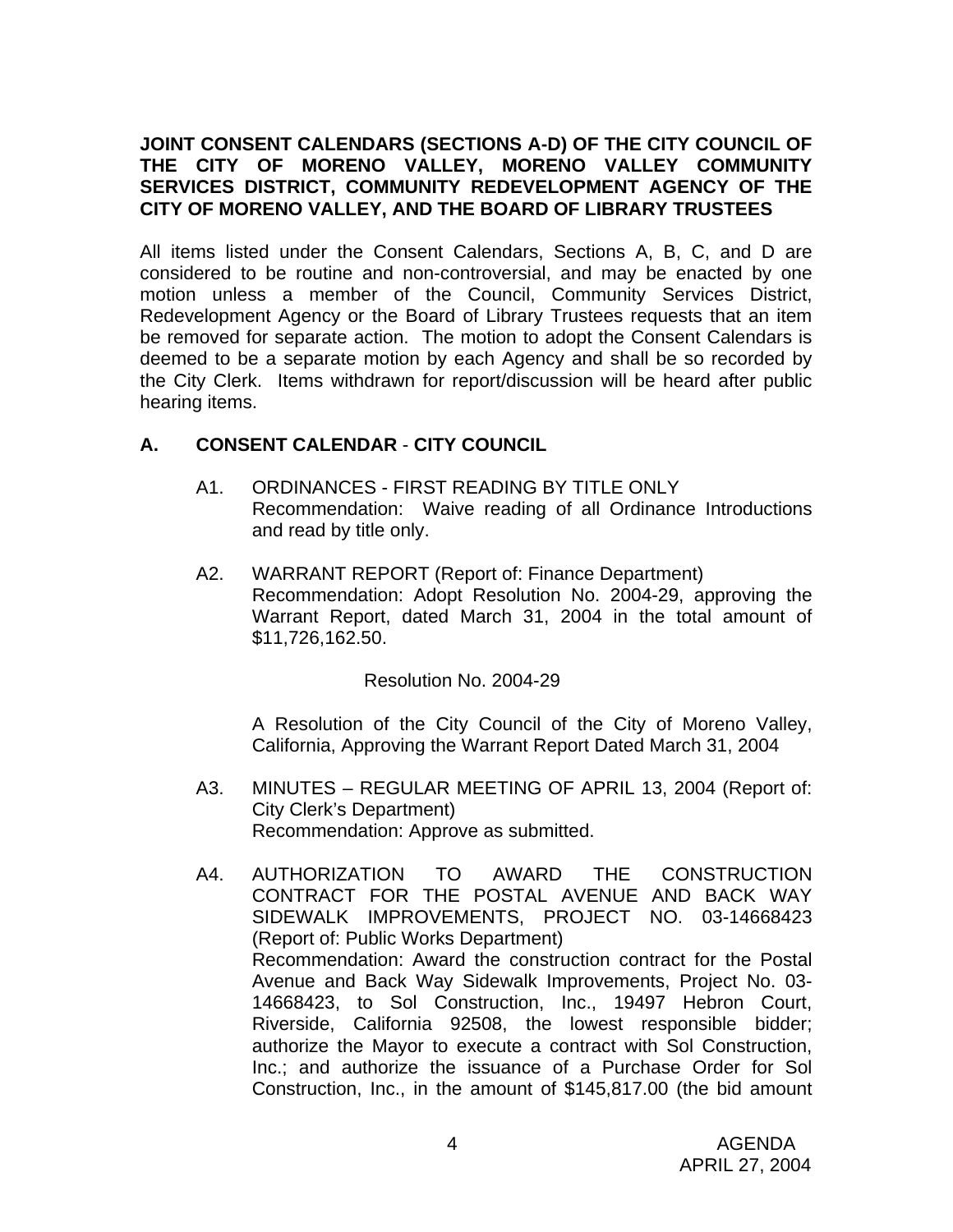plus 15% contingency) when the contract has been signed by all parties (Account No. 146.68423).

A5. ADOPT RESOLUTION NO. 2004-30, DESIGNATING CITY CONSULTANTS, HDL COMPANIES AND MBIA MUNISERVICES AS AUTHORIZED CITY REPRESENTATIVES TO EXAMINE SALES AND USE TAX RECORDS (Report of: Finance Department) Recommendation: Adopt Resolution No. 2004-30, authorizing city consultants, Hdl Companies and MBIA MuniServices, as the authorized city representatives to examine sales and use tax records.

### Resolution No. 2004-30

A Resolution of the City Council of the City of Moreno Valley, Designating City Consultants as Authorized City Representatives to Examine Sales and Use Tax Records

A6. REQUEST ADOPTION OF PLANS AND SPECIFICATIONS AND AUTHORIZATION TO ADVERTISE FOR CONSTRUCTION BIDS FOR THE FISCAL YEAR 2003-2004 ANNUAL SLURRY SEAL PROGRAM – PROJECT NO. 03-12584830 (Report of: Public Works Department)

 Recommendation: Adopt the plans and specifications for the Fiscal Year 2003-2004 Annual Slurry Seal Program on file in the office of the City Engineer and authorize the City Clerk to advertise the project for construction bids.

### **B. CONSENT CALENDAR** - **COMMUNITY SERVICES DISTRICT**

- B1. ORDINANCES FIRST READING BY TITLE ONLY Recommendation: Waive reading of all Ordinance Introductions and read by title only.
- B2. MINUTES REGULAR MEETING OF APRIL 13, 2004 (Report of: City Clerk's Department) Recommendation: Approve as submitted.

### **C. CONSENT CALENDAR** - **COMMUNITY REDEVELOPMENT AGENCY**

C1. ORDINANCES - FIRST READING BY TITLE ONLY Recommendation: Waive reading of all Ordinance Introductions and read by title only.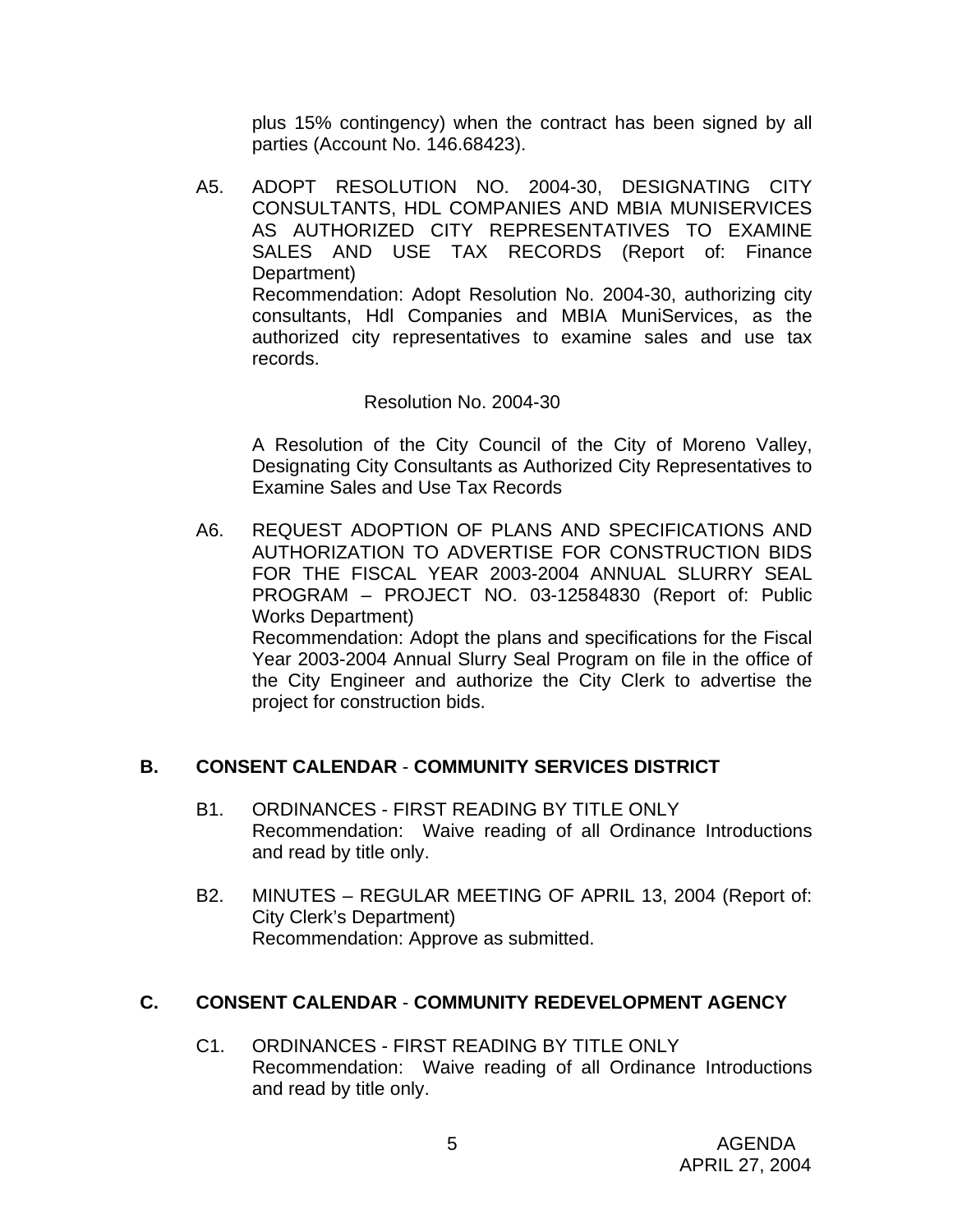- C2. MINUTES REGULAR MEETING OF APRIL 13, 2004 (Report of: City Clerk's Department) Recommendation: Approve as submitted.
- C3. CONSUMER LOAN PROGRAM REVISIONS (Report of: Community and Economic Development Department) Recommendation: Approve an increase of the maximum sales price allowable for the Homebuyer Assistance Program (HAP) Loan from \$175,000 to 95% of the maximum allowable FHA single-family mortgage limit (currently \$244,150) making the Moreno Valley maximum sales price \$231,000; approve an increase in the maximum Homebuyer Assistance Program (HAP) Loan from \$20,000 (within Focused Neighborhood) and \$10,000 (outside the Focused Neighborhoods) to 20% of the sales price throughout the City; and approve an increase in the Homeowners Improvement Loan Program (HILP) from \$15,000 to \$40,000 and increase the allowable Loan to Value percentage from 90% to 100%.
- C4. SUNNYMEAD BOULEVARD IMPROVEMENTS: INTERVIEW PANEL FOR DESIGN CONSULTANT (Report of: Community and Economic Development Department) Recommendation: Appoint two Board members to participate on the interview panel for the selection of the design consultant for the Sunnymead Boulevard street improvements project.

# **D. CONSENT CALENDAR** - **BOARD OF LIBRARY TRUSTEES**

- D1. ORDINANCES FIRST READING BY TITLE ONLY Recommendation: Waive reading of all Ordinance Introductions and read by title only.
- D2. MINUTES REGULAR MEETING OF APRIL 13, 2004 (Report of: City Clerk's Department) Recommendation: Approve as submitted.

# **E. PUBLIC HEARINGS**

Questions or comments from the public on a Public Hearing matter are limited to five minutes per individual and must pertain to the subject under consideration.

 Those wishing to speak should complete and submit a GOLDENROD speaker slip to the Bailiff.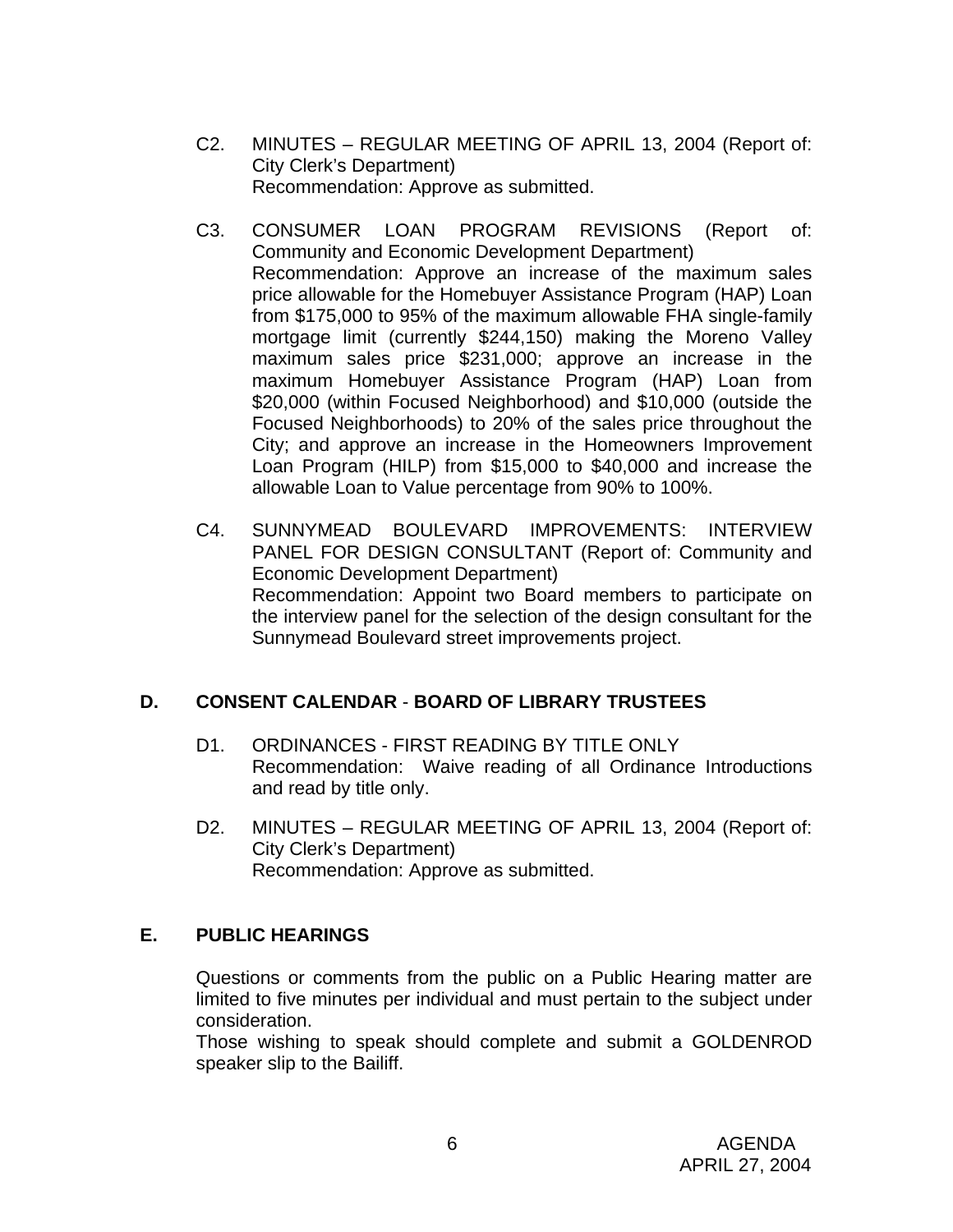- E1. PUBLIC HEARING REGARDING MAIL BALLOT PROCEEDINGS FOR TRACTS 19529 (SOUTH OF EUCALYPTUS AVENUE AND WEST OF GRAHAM STREET) AND 20072 (NORTH OF IRONWOOD AVENUE AND WEST OF MATHEWS ROAD) – COMMUNITY SERVICES DISTRICT ZONE D (PARKWAY LANDSCAPE MAINTENANCE) PROGRAM (Report of: Public Works Director) Recommendation: That the Mayor and Members of the City Council, acting in their respective capacities as President and Members of the Board of Directors of the Moreno Valley Community Services District (CSD), after conducting the public hearing:
	- 1. Tabulate the mail ballots for the proposed CSD Zone D annual charges for Tracts 19529 and 20072;
	- 2. Verify and accept the results of the mail ballot proceedings as identified on the Official Tally Sheet and attached Assessor Parcel Number (APN) listing;
	- 3. Receive and file with the City Clerk's Office the accepted Official Tally Sheet and attached APN listing; and
	- 4. If approved, authorize and impose the proposed Zone D annual charges.

### **F. ITEMS REMOVED FROM CONSENT CALENDARS FOR DISCUSSION OR SEPARATE ACTION**

### **G. REPORTS**

- G1. CITY COUNCIL REPORTS ON REGIONAL ACTIVITIES (Informational Oral Presentation – not for Council action)
- G2. MEMORANDUM OF UNDERSTANDING BETWEEN THE CITY AND THE ENERGY COALITION (Report of: Assistant City Manager) Recommendation: That the City Council:
	- 1. Adopt Resolution No. 2004-31 authorizing the City to enter into a Memorandum of Understanding with the Energy Coalition, a California Non-Profit Corporation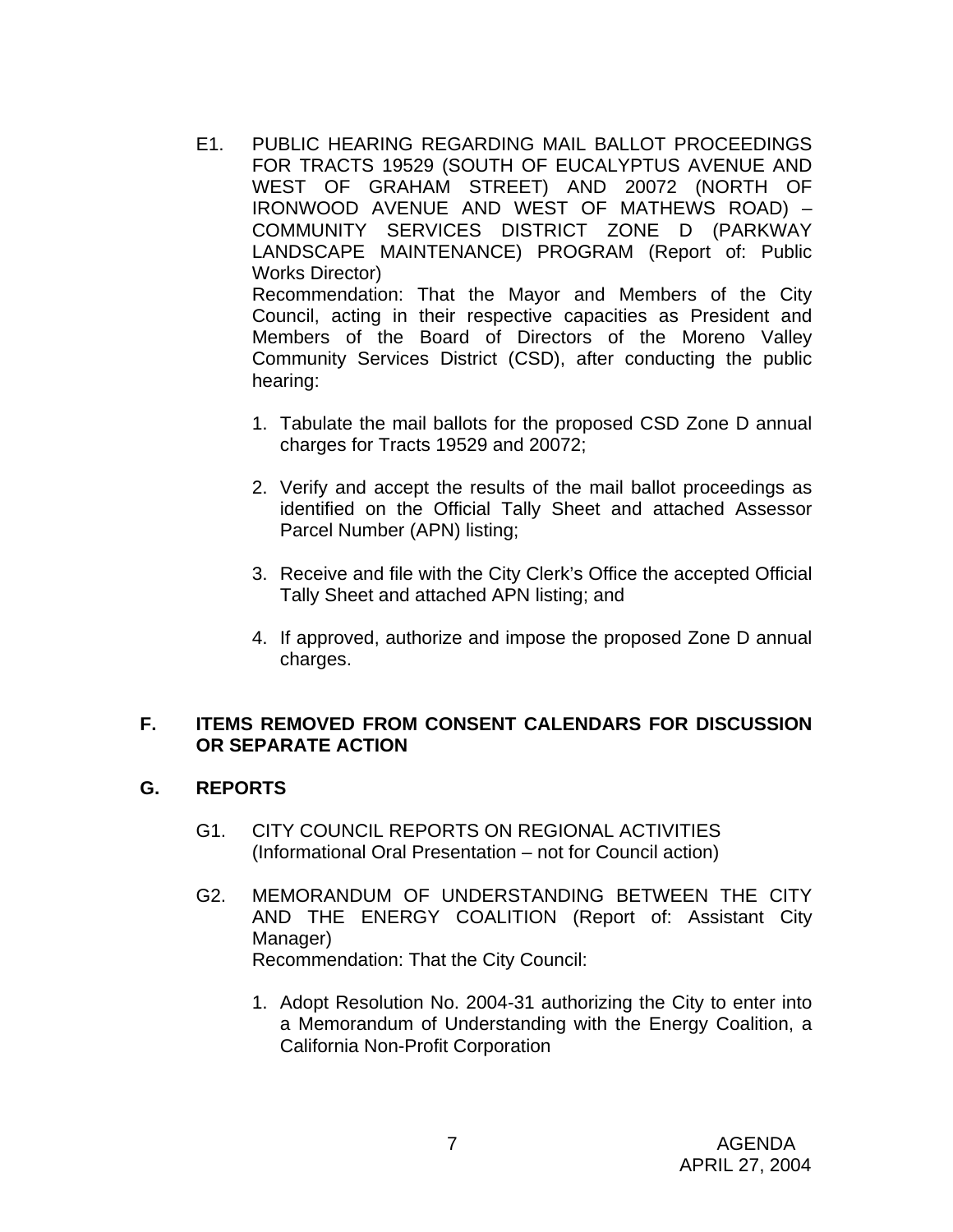#### Resolution No. 2004-31

 A Resolution of the City Council of the City of Moreno Valley Authorizing the City to Enter into a Memorandum of Understanding with the Energy Coalition, A California

- 2. Approve the Memorandum of Understanding with the Energy Coalition to enter into the Community Energy Partnership project; and
- 3. Authorize the City Manager to execute the Memorandum of Understanding on behalf of the City.
- G3. ORDINANCE REGULATING SALES AND SPECIAL EVENTS IN PARKING LOTS (Report of: City Attorney's Department) Recommendation: The City Attorney recommends that:
	- 1. The City Council review Ordinance No. 664 regulating sales and special events in parking lots and take public comments regarding it.
	- 2. The City Council, at its discretion, either:
		- a. Provide additional direction to staff and the City Attorney concerning the ordinance, or
		- b. Introduce Ordinance No. 664, "An Ordinance of the City Council of The City of Moreno Valley, California, Amending Sections 9.02.150 and 9.08.120 with Respect to Outdoor Sales of Merchandise and Adding Section 9.02.155 to the City of Moreno Valley Municipal Code Regulating Sales and Similar Events in Parking Lots."

### Ordinance No. 664

An Ordinance of the City Council of the City of Moreno Valley, California, Amending Sections 9.02.150 and 9.08.120 with Respect to Outdoor Sales of Merchandise and Adding Section 9.02.155 to the City of Moreno Valley Municipal Code Regulating Sales and Similar Events in Parking Lots

G4. LEGISLATIVE UPDATE (Report of: Assistant City Manager) Recommendation: That the City Council receive and file the report.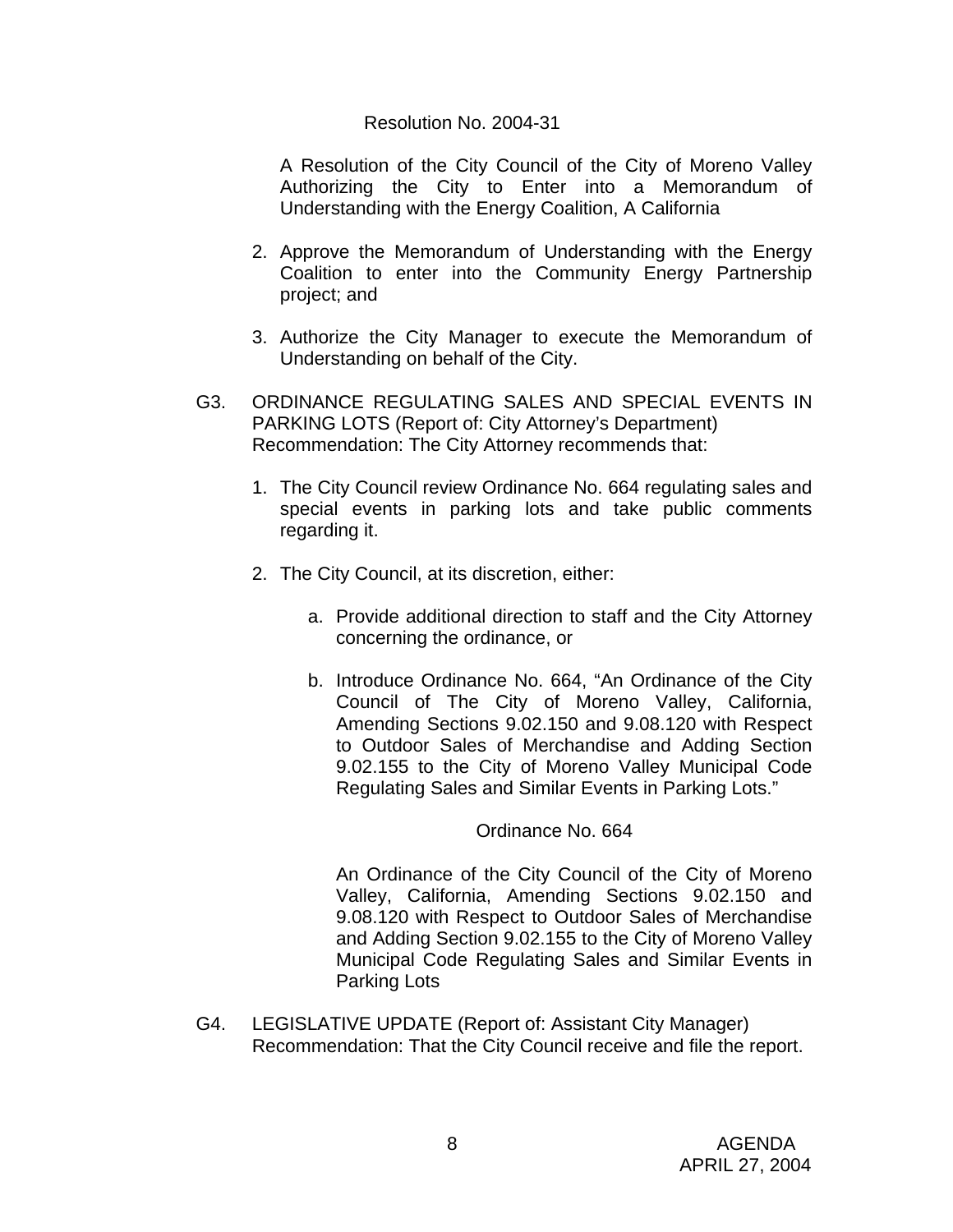G5. CITY MANAGER'S REPORT (Informational Oral Presentation – not for Council action)

# **H. LEGISLATIVE ACTIONS**

ORDINANCES - 1ST READING AND INTRODUCTION – NONE

ORDINANCES - 2ND READING AND ADOPTION

H1. ORDINANCE NO. RDA 06, AN ORDINANCE OF THE COMMUNITY REDEVELOPMENT AGENCY OF THE CITY OF MORENO VALLEY, CALIFORNIA, AMENDING THE REDEVELOPMENT PLAN FOR THE MORENO VALLEY REDEVELOPMENT PROJECT PURSUANT TO HEALTH AND SAFETY CODE SECTION 33333.2 (C). (RECEIVED FIRST READING AND INTRODUCTION APRIL 13, 2004 ON A 4-1 VOTE, COUNCIL MEMBER WHITE OPPOSING) (Report of: Community and Economic Development Department) Recommendation: Adopt Ordinance No. RDA 06.

### Ordinance No. RDA 06

An Ordinance of the Community Redevelopment Agency of the City of Moreno Valley, California, Amending the Redevelopment Plan for the Moreno Valley Redevelopment Project Pursuant to Health and Safety Code Section 33333.2 (c)

ORDINANCES - URGENCY ORDINANCES - NONE

RESOLUTIONS – NONE

### PUBLIC COMMENTS **ON ANY SUBJECT NOT ON THE AGENDA** UNDER THE JURISDICTION OF THE CITY COUNCIL

Those wishing to speak should complete and submit a BLUE speaker slip to the Bailiff. There is a three-minute time limit per person. All remarks and questions shall be addressed to the presiding officer or to the City Council and not to any individual Council member, staff member or other person.

### **CLOSING COMMENTS AND/OR REPORTS OF THE CITY COUNCIL, COMMUNITY SERVICES DISTRICT, OR COMMUNITY REDEVELOPMENT AGENCY**